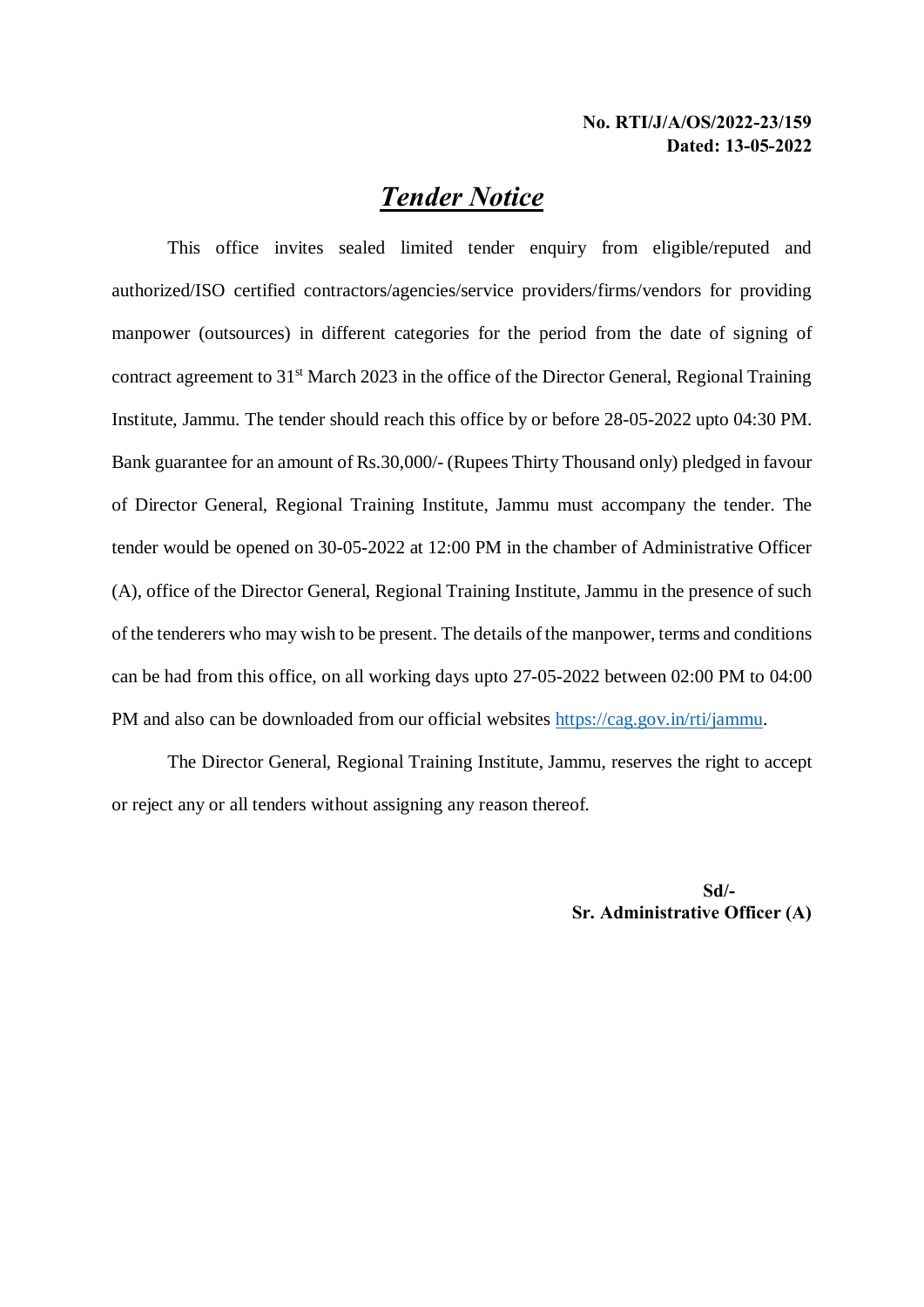### **Terms and conditions of contract**

**1.** All statutory norms are to be followed including maintenance of Minimum Wages Act as notified by Regional Labour Commissioner (Central). The service provider should be registered with the concerned Government department/organization for supply of manpower. Certificate to this effect may be submitted with the tender documents.

2. Deposit of 12% PF by the agency on behalf of principle employer should be done on monthly basis.

3. Deposit of another 12% PF after deducting the same from the wages of the workers (Employee contribution). Thus, 24% PF will be deposited against each worker in each month. 4. The necessary deduction shall be made on TDS as per prevailing rate of Income tax deptt. while making payment to the agency by this office.

5. The agency is liable to make the payment to his staff by  $5<sup>th</sup>$  of every month. In case  $5<sup>th</sup>$  day of the month happens to be a holiday then on the following working day after  $5<sup>th</sup>$  day of the month. The payment shall be released on or before  $5<sup>th</sup>$  of every month failing which a penalty of Rs.200/- per day shall be imposed on the agency. The agency should deposit PF as detailed in Para 2 & 3 above and submit proof to RTI-Jammu along with his bill for the following month so that the next Running Account bill can be released. Otherwise the bill shall not be released. The agency shall submit the PF account No. of the staff within 3 months from the date of commencement of agreement.

6. RTI-Jammu also reserve the right to deposit the Provident Fund both Employees and Employer contribution in case the contractor fails to deposit / submit proof as stipulated in Para 5 above and a penalty equal to 10% of amount deposited by RTI-Jammu as PF will be recovered from the agency. The whole amount including penalty shall be recovered from next running bill of the agency. Repeat of such incident continuously for three months, will lead to termination of the agreement.

7. The office reserves the right to terminate the contract by giving 15 days notice in writing in case the services are not upto the mark.

8. The agency has to comply with all Labour laws, PF laws and any other law of Center/State Govt. or other regulation body and shall submit documentary evidence as and when required by RTI-Jammu

9. Work force engaged by the contractor shall be transferrable from one location of the office to another location of same office as per requirement of RTI-Jammu.

10. Payment by this Office will be made monthly after getting satisfactory report from caretaker and as per attendance duly countersigned by the Asstt. Administrative Officer (Admn). Payments will be made only on receipt of ESIC/EPFO deductions for the previous month. Further, the agency will be required to submit statements showing deposit of the remuneration in the bank accounts of the personnel deployed by it.

11. The suitability of the personnel will be assessed by the office. The agency should make sure that personnel they engage should not have any criminal back ground. The agency will be required to provide a substitute within 01 day in case the performance of a person is not found satisfactory at any level and also in case of person not attending the work of any reason.

12. RTI, Jammu at its discretion depending upon the workload may at any point of time extend or curtail or make changes in the requirement of scope of services required. The agency shall be given one week notice period, for curtailment or for increasing of the scope of services.

13. The personnel engaged by the agency shall be employees of the agency only and will have no right to claim regularization of their services in the office, under any circumstances. The agency will be responsible to keep all personnel informed of this condition.

14. Any liability arising out of the workmen compensation Act in respect of the man-power supplied under the contract shall be borne by the agency.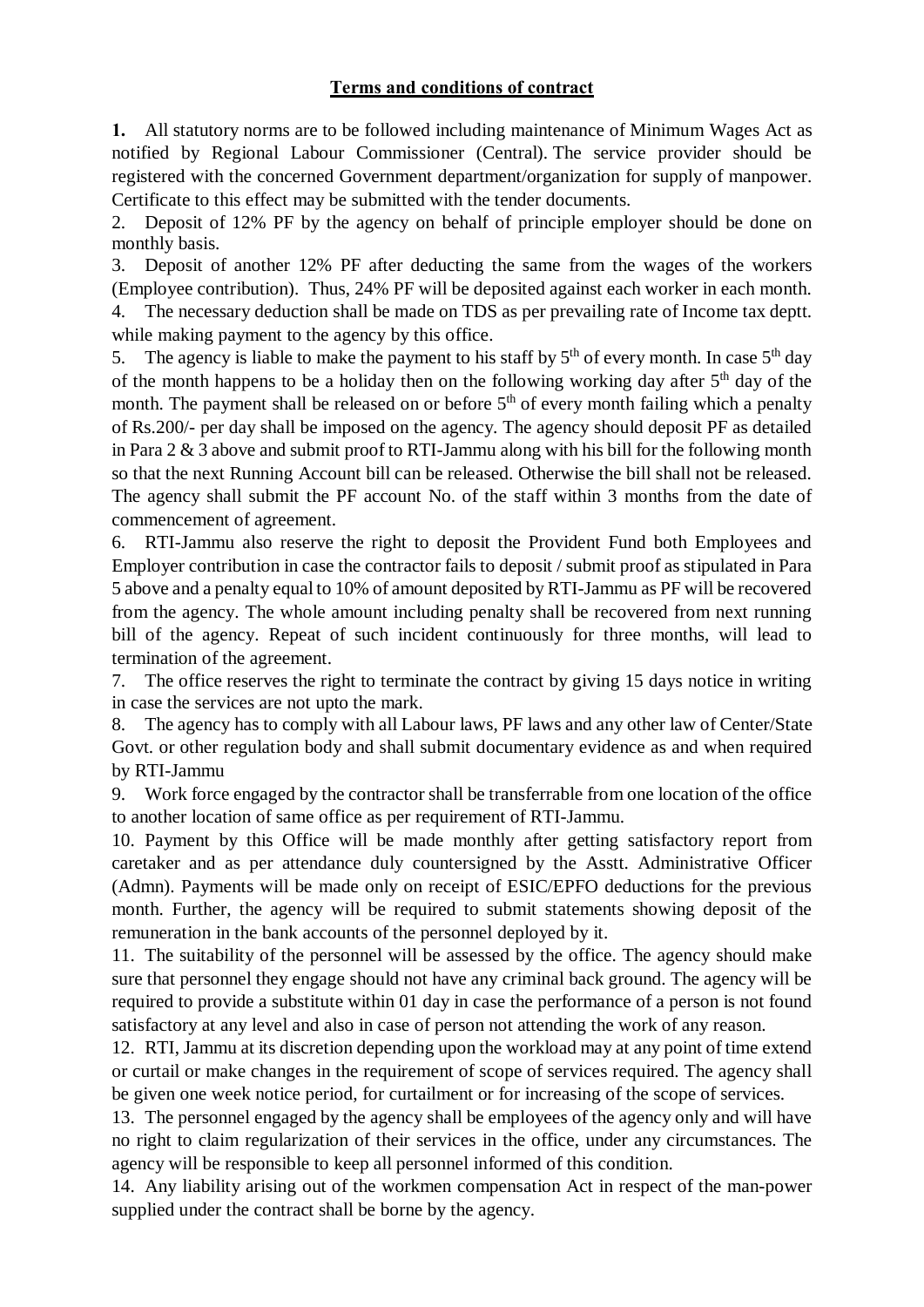15. The manpower deployed shall be fully alert and obedient during the period of duty. They will not indulge in any unfair practices during the period of employment.

16. The agency shall be solely responsible for payment to its staff deployed as per applicable relevant laws and will never be pay less than the minimum wages notified by the Government from time to time.

17. Obligations and statutory requirements under various provisions in the labour laws applicable for such works shall be complied by the agency. The agency is liable to pay its Staff on or before every 5<sup>th</sup> of the following month without failure and shall be dealt as per clause 7 above.

18. This agreement is purely on contract basis for the period of one year. Contract can be pre Closed during the contract or extended at the discretion of this office. No separate compensation shall be paid on this account.

19. Agency shall ensure that staff employed by him are properly and neatly dressed and are "Disciplined and polite at all times. Employees who are regularly falling sick shall be replaced.

20. The agency shall have its own system of supervision and arrangements within the said premises by deployment of suitable staff to the entire satisfaction of the RT1-Jammu.

21. In case of any shortfall in the attendance of the worker provided by the agency, monthly payment will be proportionately deducted.

22. The agency shall arrange for reserve personnel in lieu of leave periods of the regular persons.

23. The Agency will provide the required personnel for a shorter period also, in case of exigencies as per the requirement of the office.

24. Payments will only be made to the Agency and no payment will be made to the personnel deployed.

25. The Agency shall provide uniform and Identity Cards to all its personnel. The safety of the personnel shall be the sole responsibility of the Agency.

26. MTS must have knowledge about House-Keeping, maintenance & upkeep of Hostel rooms.

27. Staff employed by the agency will abide by the duty hours decided by this office.

28. The following documents must be attached with the Tender: -

a. Bank guarantee for an amount of Rs.30,000/- (Thirty thousand only) pledged in favour of Director General, Regional Training Institute, Jammu must accompany the tender. Authorized service providing certificate/experience certificate/related documents.

b. Self-attested copy of PAN/ TIN No/GST number, ESIC and EPF Registration Certificates. c. The firm should neither be blacklisted by any Govt. department nor is any criminal case registered against the firm or its owner /partners anywhere in India. The firm should submit an

affidavit regarding this.

29. The vender shall furnish an undertaking that it shall maintain the confidentiality of all information/data stored on the Computer Systems of the offices. The service personnel provided by the service provider shall not divulge or disclose to any person details of office, operational process, technical know-how, security, arrangements / administrative / organizational matters as all may be of confidential/secret nature and shall at no cost divulge or reveal any information wholly or part of it.

30. The Agency shall be responsible for complying with the Acts and Rules for provision of labour like Minimum Wages Act etc. The office will not be liable for payment of any kind of compensation to any worker engaged by the Agency under Labour Act. or any other Acts and laws. The office will not be liable to pay any compensation under the Compensation Act, 1923 or any other act or laws that has been enacted by the parliament of India or State legislature and rules there under from time to time for any damage or death that may be caused/suffered by the personnel deployed by the Agency during the course of the job while handling any natural or unnatural causes.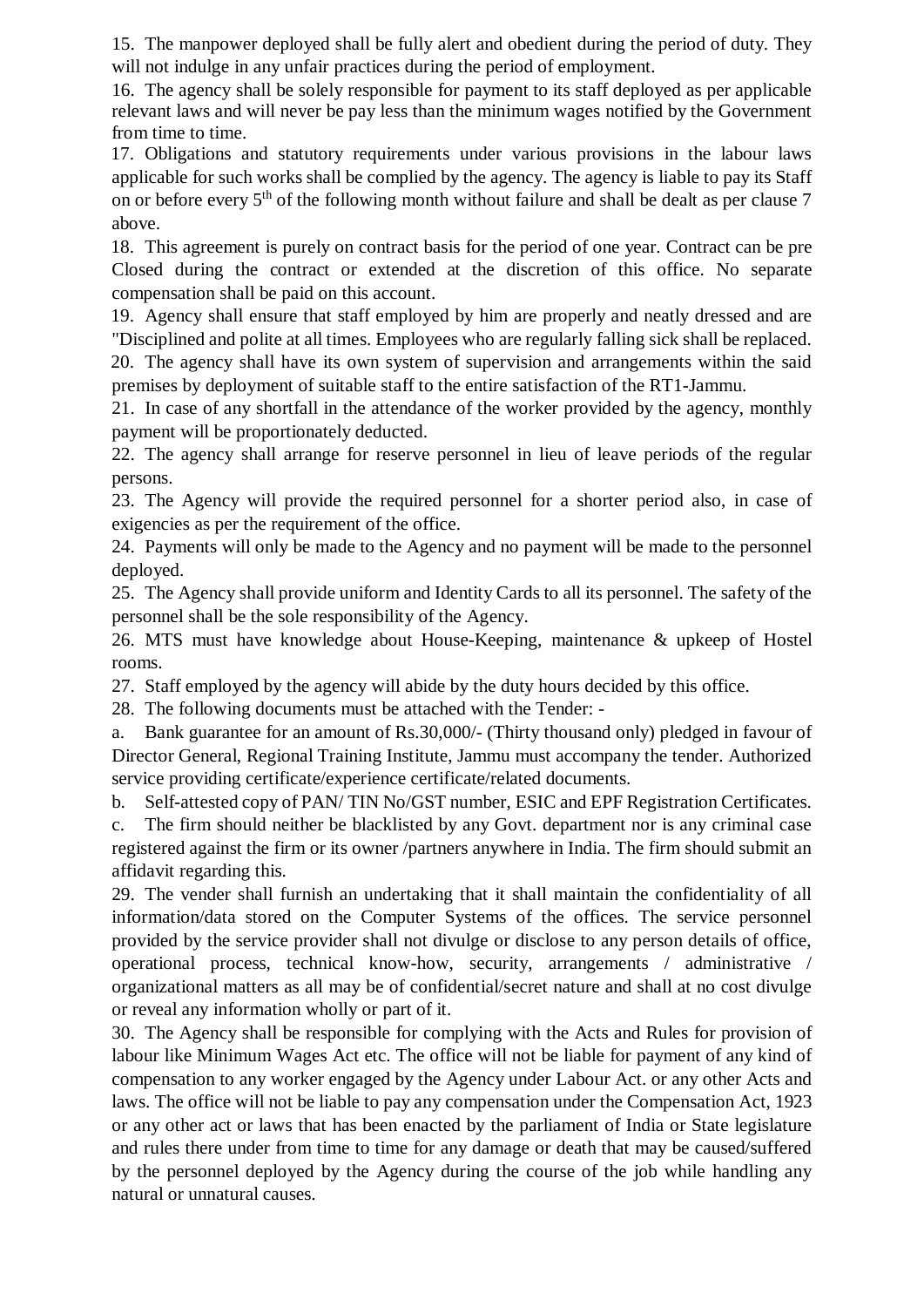31. The personnel provided by the service provider shall not claim any benefit compensation/ absorption / regularization of service with the office under the provision of industrial Dispute Act, 1947 or Contract Labour (Regulation & Abolition) Act. 1970. They shall not claim any Master and Servant relationship with this Office.

32. The office will not be responsible for the security, transport and accommodation of the personnel deployed by the Agency.

33. The existing manpower of this office has to be taken on the rolls by the nominated agency.

34. All disputes shall be subject to the jurisdiction of Court in J&K, Jammu only.

35. The contract shall commence with the effect from the date of signing of agreement and shall be valid till 31.03.2023.

**Sd/-**

#### **Sr. Administrative Officer**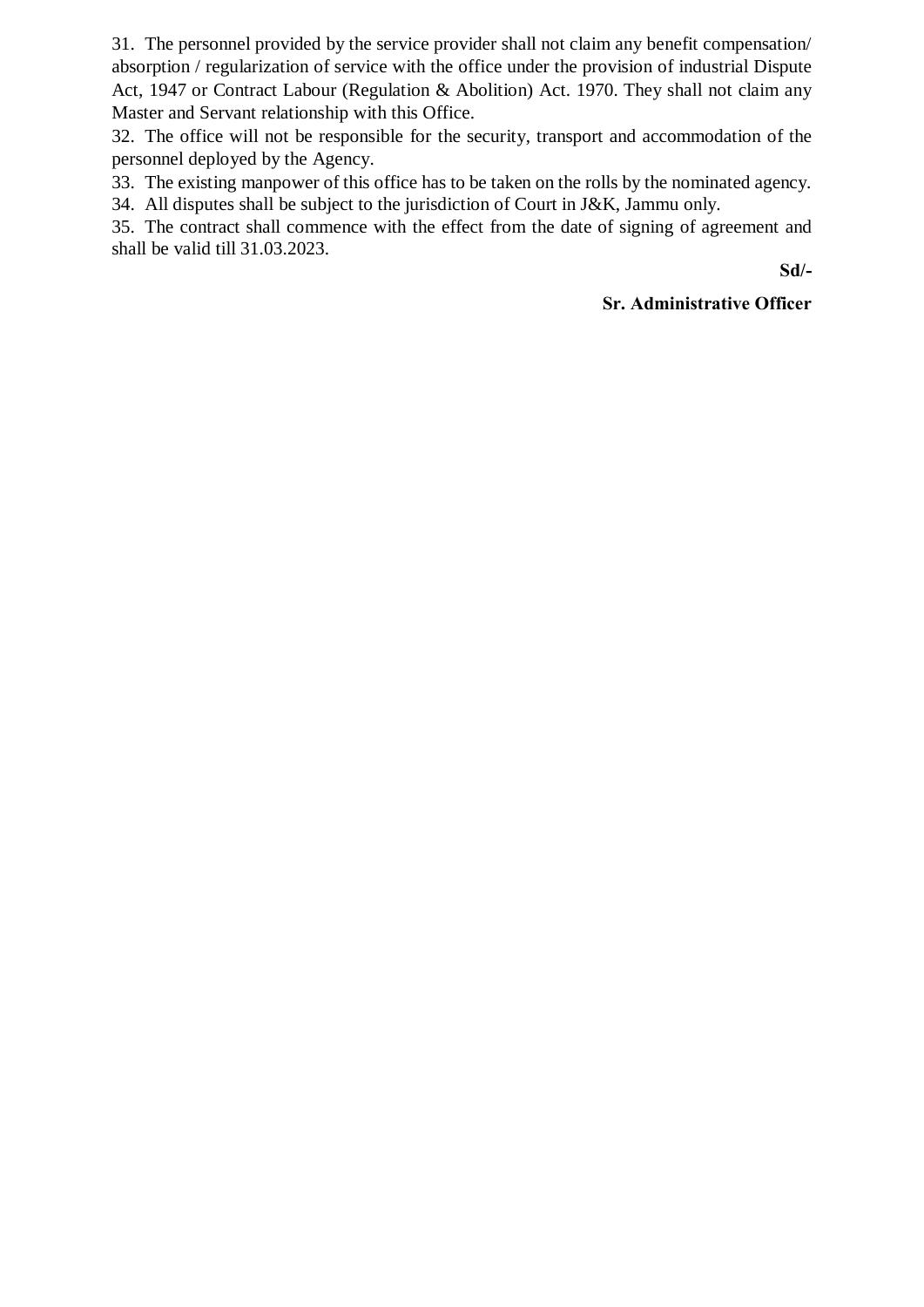### **Financial Bid**

# Firms may quote the rates in the following format:

| vo. Category                |              | No. of staff Gross Bill of Contra PF<br>Quantities<br>rate for the<br>month | ctor's<br>profit | Amoun<br>$t$ $\alpha$<br>. | $ESI$ $\alpha$<br>.<br>7.4. | Gross Total Rate of<br>Amount<br>Payable by<br>Principal<br>Employer | Pay<br>Payable<br>to staff | PF <br>Amount | EDL1a<br>. | Admn.<br>Charges @<br> | ESI<br>Contributio Deductions<br>$\left  \mathbf{n} \right\rangle$ $\left  \mathbf{n} \right\rangle$ $\left  \mathbf{n} \right\rangle$ | Total | Net Payable<br>to employee |
|-----------------------------|--------------|-----------------------------------------------------------------------------|------------------|----------------------------|-----------------------------|----------------------------------------------------------------------|----------------------------|---------------|------------|------------------------|----------------------------------------------------------------------------------------------------------------------------------------|-------|----------------------------|
| PA (Skilled)<br>$\sim$      |              |                                                                             |                  |                            |                             |                                                                      |                            |               |            |                        |                                                                                                                                        |       |                            |
|                             |              |                                                                             |                  |                            |                             |                                                                      |                            |               |            |                        |                                                                                                                                        |       |                            |
| Driver (Skilled)            | $2\,$        |                                                                             |                  |                            |                             |                                                                      |                            |               |            |                        |                                                                                                                                        |       |                            |
| Cook (Semi Skilled)         | $\mathbf{1}$ |                                                                             |                  |                            |                             |                                                                      |                            |               |            |                        |                                                                                                                                        |       |                            |
| Canteen Attendant           |              |                                                                             |                  |                            |                             |                                                                      |                            |               |            |                        |                                                                                                                                        |       |                            |
| (Unskilled)                 |              |                                                                             |                  |                            |                             |                                                                      |                            |               |            |                        |                                                                                                                                        |       |                            |
| MTS (Unskilled)             | 6            |                                                                             |                  |                            |                             |                                                                      |                            |               |            |                        |                                                                                                                                        |       |                            |
| CGST @ 9%                   |              |                                                                             |                  |                            |                             |                                                                      |                            |               |            |                        |                                                                                                                                        |       |                            |
| SGST @ 9%<br>TDS under @ 2% |              |                                                                             |                  |                            |                             |                                                                      |                            |               |            |                        |                                                                                                                                        |       |                            |
| Sec-194 (C)                 |              |                                                                             |                  |                            |                             |                                                                      |                            |               |            |                        |                                                                                                                                        |       |                            |

Seal and Signature of Vendor